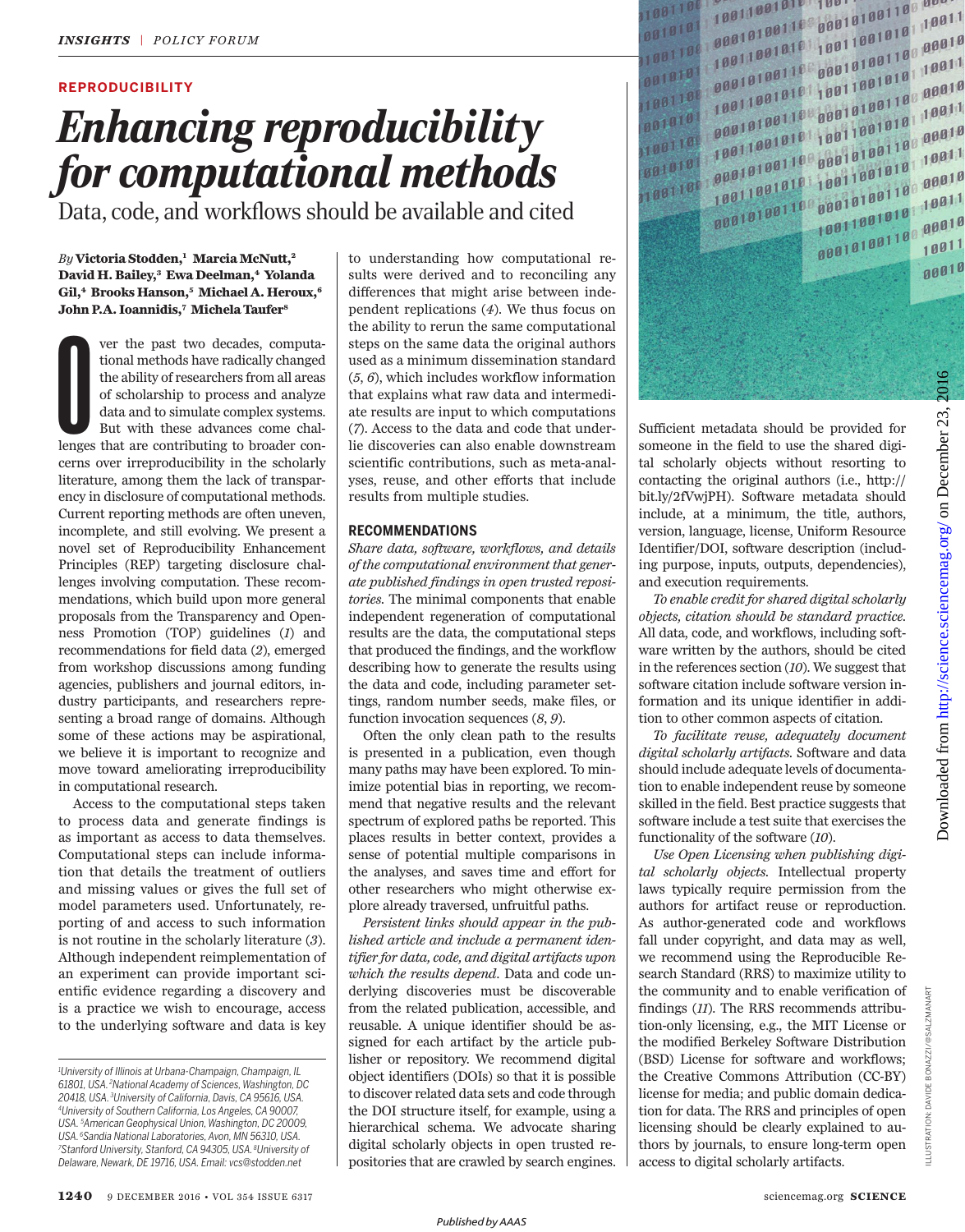

*Journals should conduct a reproducibility check as part of the publication process and should enact the TOP standards at level 2 or 3.* Such a check asks whether the data, code, and computational steps upon which findings depend are available in an open trusted repository in a discoverable and persistent way, with links provided in the publication. And have all digital artifacts been openly licensed? Is documentation and workflow information available for a reader to follow the discovery process? Are all digital scholarly objects used in the discovery process cited in the manuscript's reference section? Could the published computational findings be reproduced on an independent system by using the data and code provided?

The last item is arguably the most timeconsuming for reviewers and difficult to carry out, and many journals may choose not to adopt it or may perform partial reproduction for only some of the computational findings. The journal article should specify which of these items have been checked and, if so, whether they are fully or partially fulfilled.

Journals should strive to enact level 2 or 3 of the TOP standards on "Data transparency" and "Analytic methods (code) transparency." Level 3 recommends an independent reproduction of findings. Some journals are already taking steps in this direction (*12*, *13*).

*To better enable reproducibility across the scientific enterprise, funding agencies should instigate new research programs and pilot studies.* Resolving some barriers to reproducibility may be straightforward; however, others may take time and community effort to overcome. We recommend enacting research programs to advance our understanding of reproducibility in computationally enabled research. Topics might include methods for verifying queries on confidential data; extending validation, verification, and uncertainty quantification to encompass reproducibility; numerical reproducibility and sensitivity to small variations in computation (*14*); testing standards for code, including closed or proprietary codes; cyberinfrastructure that supports reproducibility, as well as innovative computational work; pilot efforts to create "instruction manuals" for manuscript submission (e.g., http://libguides.caltech. edu/authorcarpentry); policy research on intellectual property law and software patenting; costs and benefits to reproducibility in different settings, for example, in industry collaboration; provenance and workflow repositories; and exploring how to make investments regarding the preservation of various digital artifacts. Funding bodies could support efforts to reproduce results in different computational settings to better understand sources of error in computational findings.

## **BARRIERS, EXCEPTIONS, ONGOING EFFORTS**

We recognize that there are challenges to the implementation of these recommendations. There will necessarily be exceptions in the near term and possibly indefinitely, for example, analysis and data involving human subjects or proprietary codes. However, we believe that creative ways to manage exceptions could be developed in such cases and that exceptions should be explained in the article. For example, if data or code cannot be made publicly accessible, the research team or journals could have infrastructure, policies, and procedures in place for rapidly giving reviewers access to information necessary to perform a review (*13*, *15*).

It may not be possible to fully disclose, or even license, all proprietary software used in the discovery pipeline. However, scripts designed to be executed by propriety software such as MATLAB may be openly licensed by the script authors under the RRS. We also feel there are broad benefits to code release, for example, allowing for inspection, even if the code cannot be executed (*16*).

Beyond the reproducibility check described above, journals can improve review of computational findings by rewarding reviewers who take extra effort to verify computational findings. Authors that facilitate such a review could be rewarded with badging of their published article (e.g., http://bit.ly/Badging2gP). Best practices for reviewers of reproducible publications need to be formulated. Funding agencies may encourage, request, and reward reproducible research practices in the scientific investigations that they review and fund.

Appropriate methodology to facilitate reproducibility should be taught to students who will use computational techniques in research. Best practices of digital scholarship should be required and incorporated into curricula and should include discussions of ethics, use of repositories, and version control, for example. Key societies or communities should consider short courses, best practices publications, and awards to promote these skills. Groups or research areas with limited experience in reproducible research practices could focus initially on a few seminal articles to demonstrate and promote reproducibility.

We believe that as these efforts become commonplace, practices and tools will continue to emerge that reduce the amount of time and resource investment necessary to facilitate reproducibility and support increasingly ambitious computational research.  $\blacksquare$ 

## **REFERENCES AND NOTES**

- 1. B. A.Nosek *et al*., *Science* 348, 1422 (2015).
- 2. M. McNutt *et al*., S*cience* 351, 1024 (2016).
- 3. A. A. Alsheikh-Ali *et al*., *PLOS ONE* 6, e24357 (2011).
- 4. D. Donoho *et al*., *IEEE Comput.Sci. Eng,*11, 8 (2009).
- 5. V. Stodden,*IMS Bull.Online*,17 November (2013);
- http://bit.ly/BullIMStat2013. 6. D. H. Bailey, J. M. Borwein, V.Stodden, *Notices Amer.Math. Soc.* 60 (6), 679 (2013).
- 7. D. Garijo *et al*., *PLOS ONE* 8, e80278 (2013).
- 8. D. Donoho,V. Stodden, in *The Princeton Companion to Applied Mathematics*. N. J. Higham, Ed. (Princeton Univ. Press, Princeton, NJ, 2016), pp. 916–925.
- 9. R. Gentleman, D.Temple Lang, *J. Comput. Graph. Stat*. 16, 1 (2007).
- 10. V. Stodden,S. Miguez, *J.Open Res. Softw.* 2, e21(2014).
- 11. V. Stodden,*Comput. Sci. Eng*.11, 35 (2009).
- 12. V. Stodden, P. Guo,Z. Ma, *PLOS ONE* 8, e67111 (2013).
- 13. M. Heroux,*ACM Trans.Math.Softw.* 41(3), art13 (2015). 14. D. H. Bailey, J. M. Borwein, V.Stodden, in *Reproducibility:* Principles, Problems, Practices, H. Atmanspacher and S.
- Maasen,Eds.(Wiley,NewYork, 2015), pp. 205–232. 15. M. Fuentes,*AMSTAT News*, July 2016; http://bit.ly/ JASA2gb.
- 16. R. J. LeVeque,*SIAM News* 46, April 2013.

#### **ACKNOWLEDGMENTS**

These recommendations emerged from a workshop held at the American Association for the Advancement of Science (AAAS), Washington, DC, 16 and 17 February 2016, funded by the Laura and John Arnold Foundation (http://bit.ly/AAAS2016Arnold). Workshop participants are identified in the supplementary materials.

#### **SUPPLEMENTARY MATERIALS**

www.sciencemag.org/content/354/6317/1240/suppl/DC1

10.1126/science.aah6168